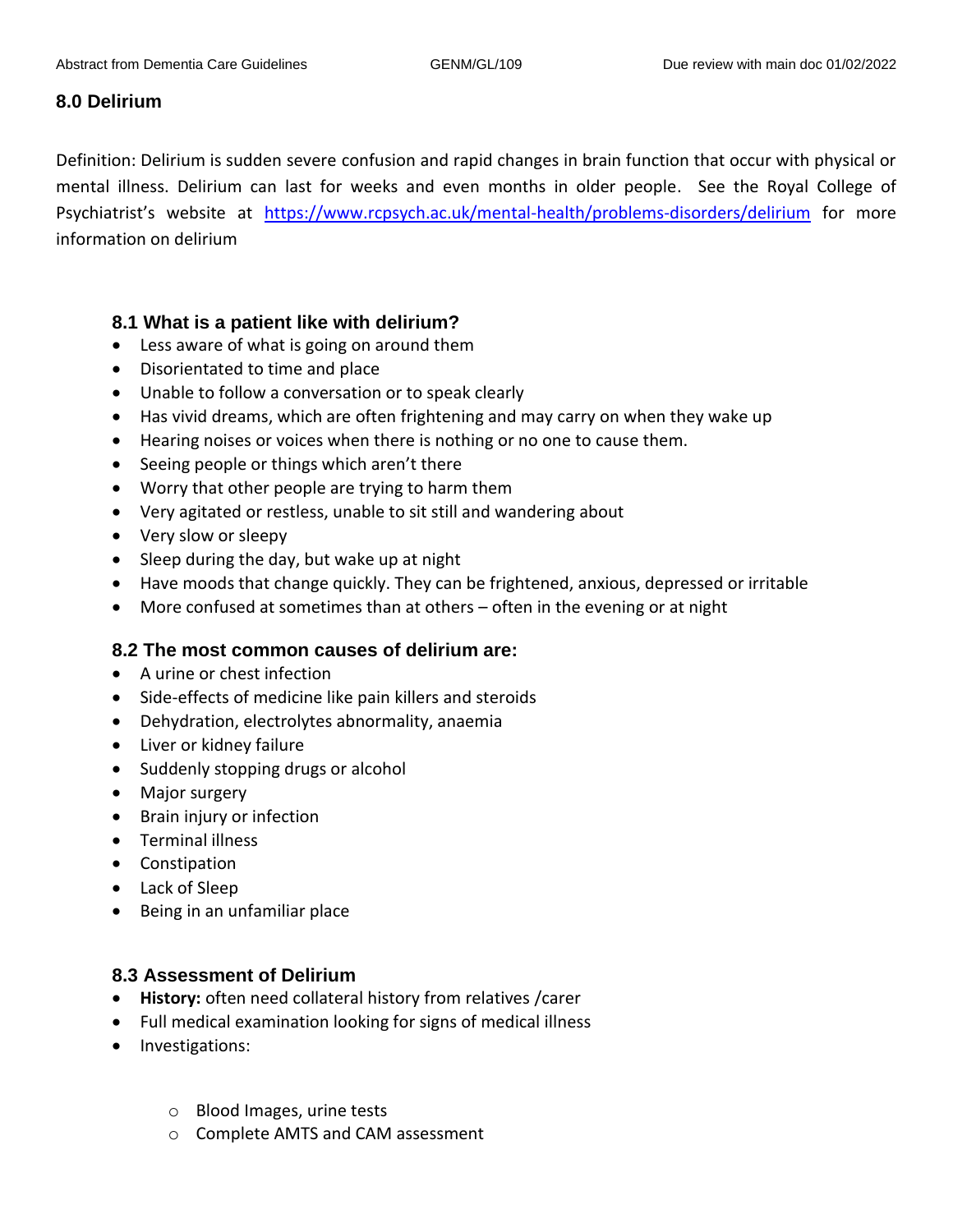## **8.4 Follow E care Delirium assessment including Behavioural indicators of Delirium and 4AT delirium assessment**

### **8.5 Other conditions that mimic Delirium**

Always consider other conditions that may mimic Delirium

|            | <b>DELIRIUM</b>                                                  | <b>DEMENTIA</b>                                                               | <b>DEPRESSION</b>                                                                                      |
|------------|------------------------------------------------------------------|-------------------------------------------------------------------------------|--------------------------------------------------------------------------------------------------------|
| Onset      | Sudden<br>(hours to days)                                        | Usually gradual (over months)                                                 | Gradual<br>(over weeks to months)                                                                      |
| Alertness  | Fluctuates -<br>Sleepy or agitated                               | Generally normal                                                              | Generally normal                                                                                       |
| Attention  | Fluctuates - difficulty<br>concentrating,<br>easily distractible | Generally normal                                                              | May have difficulty<br>concentrating,<br>easily distractible                                           |
| Sleep      | Change in sleeping pattern<br>(often more confused at<br>night)  | Can be disturbed -night time<br>wandering and confusion<br>possible           | Early morning wakening                                                                                 |
| Thinking   | Disorganised - jumping from<br>one idea to another               | Problems with thinking and<br>memory, may have problems<br>finding right word | Slower, preoccupied with<br>negative thoughts of<br>hopelessness, helplessness<br>or self-depreciation |
| Perception | Illusions, delusions and<br>hallucinations common.               | Generally normal                                                              | Generally normal                                                                                       |

Think of PINCH ME

- **P**ain
- **I**nfection
- **N**utrition
- **C**onstipation
- **H**ydration
- **M**edicine
- **E**nvironment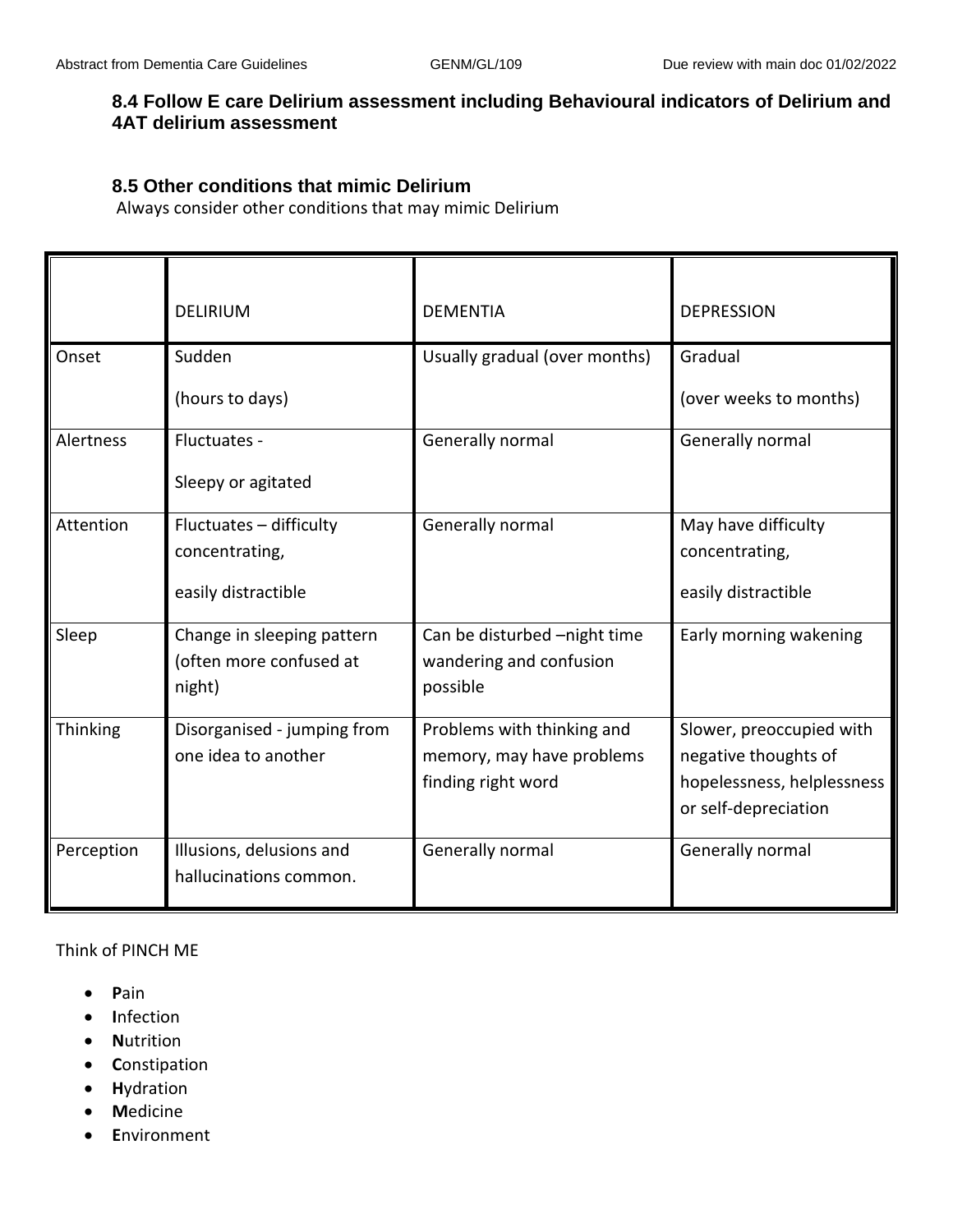## **8.6 Management of violence and aggression in patients living with Dementia**

Immediate management should take place in a safe, low-stimulation environment, separate from other service users, preferably with people close to the patient such as relatives or carers around. **Consider with carers their approach to managing the patient's difficult behaviour**

### **8.7 Non-Pharmacological Management**

Improve Communication

### **Verbal Communication**

Do not confront the person

Use VERA and refer to "This is Me" for cues and topics to prevent anxiety

### **Non-verbal Communication**

- Non-verbal cues such as your posture and facial expression will override verbal communication
- Use open hand gestures
- Approach from the front slightly off centres
- Maintain eye contact and keep 3 feet so as not to invade personal space
- Be at their eye level

### **Involve and inform significant others**

- Explain the cause of confusion to the relatives/carers
- Assess if the patient prefers to have close people around
- Ask the relatives/carers to bring in familiar objects/pictures/activities into hospital
- Consider with carers their approach to managing the patient's difficult behaviour

#### **Sleep**

Promote good non-pharmacological sleep with noise reduction, use of low level light and maintenance of normal sleep/wake cycle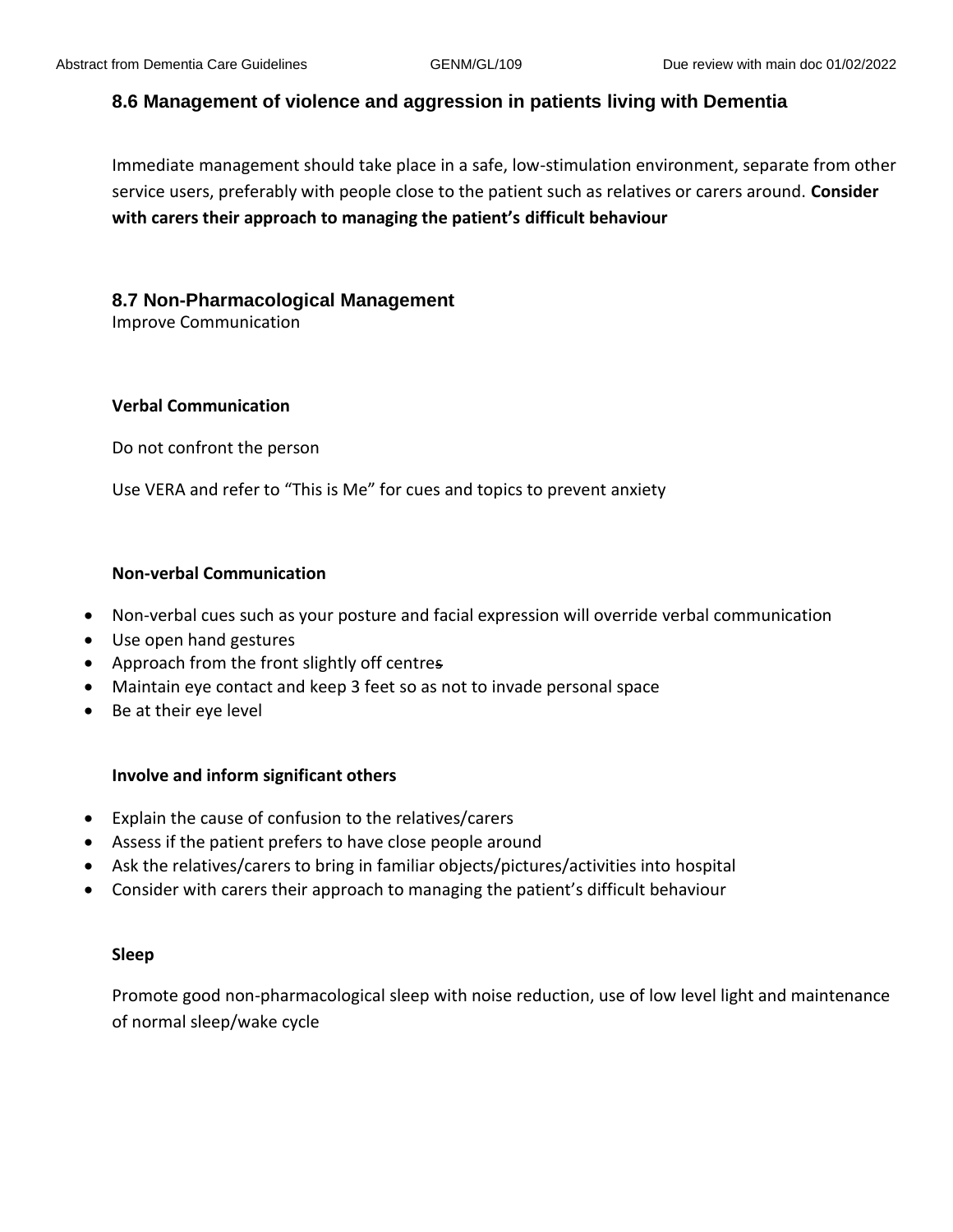#### **Limit sensory overload**

Screen for hearing or visual impairment and offer/provide aids to support/improve sight/hearing

Ensure the patient is not located in a windowless area

Promote a low-stimulation environment e.g. pump alarms/mattress alarms

### **Nutrition**

Avoid malnutrition. To avoid constipation, ensure a good diet, adequate fluid intake and mobilisation are maintained.

#### **Favour mobilisation**

Avoid restrictions to mobilisation e.g. catheters/IV infusions

Avoid immobilisation

#### **Check the physical needs of the person**

Do they need to use the toilet, are they hungry or thirsty, are they in pain? (PINCH ME)